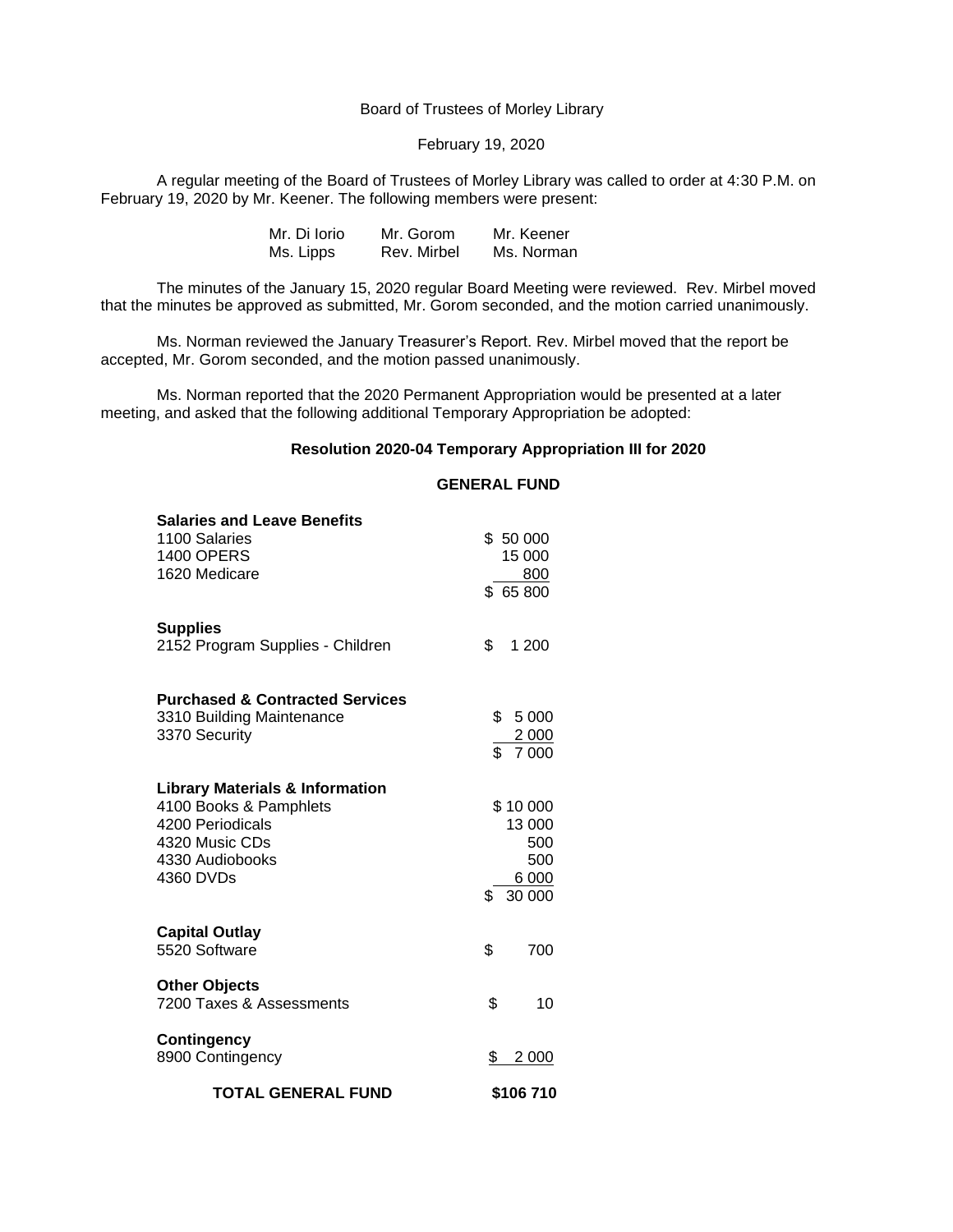### **BUILDING FUND**

| 5400 Building Improvements            | \$60 000  |
|---------------------------------------|-----------|
| <b>TOTAL BUILDING FUND</b>            | \$60 000  |
| <b>TOTAL EXPENDITURES – ALL FUNDS</b> | \$166 710 |

Mr. Gorom moved adoption of the Resolution, Rev. Mirbel seconded, and the motion carried unanimously.

Ms. Norman requested that the Board make the following resolution:

#### **Resolution 2020-05 Accepting the Amounts and Rates as Determined by the Budget Commission and Authorizing the Necessary Tax Levies and Certifying Them to the Lake County Auditor**

RESOLVED, by the Board of Trustees of Morley Public Library, Lake County, Ohio, in accordance with the provisions of law has previously adopted a Tax Budget for the next succeeding fiscal year commencing January 1<sup>st</sup>, 2020; and

WHEREAS, the Budget Commission of Lake County, Ohio, has certified its action thereon to this Board together with an estimate by the County Auditor of the rate of each tax necessary to be levied by this Board, and what part thereof is without, and what part within, the ten mill tax limit; therefore, be it

RESOLVED, by the Board of Trustees of Morley Public Library, Lake County, Ohio, that the amounts and rates, as determined by the Budget Commission in its certification, be and the same are hereby accepted; and be it further

RESOLVED, that there be and is hereby levied on the tax duplicate of said Library the rate of each tax necessary to be levied within and without the ten mill limitation as follows:

| General Fund      | \$1 187 177.00 |  |  |
|-------------------|----------------|--|--|
| Debt Service Fund | 652 333.00     |  |  |
|                   |                |  |  |
| TOTAL             | \$1839510.00   |  |  |

County Auditor's Estimate of Tax Rate to be Levied (outside 10 mill limit) =  $1.50$ General Fund Continuous Levy authorized by voters on 11/06/18 = 1.00

And be it further RESOLVED, that the Fiscal Officer of this Board be and is hereby directed to certify a copy of this Resolution to the County Auditor of said County.

Mr. Di Iorio so moved, Ms. Lipps seconded, and the motion carried unanimously.

Ms. Norman reviewed the month's HR Happenings.

In Director Martinez's absence, Ms. Norman briefed Board members on the status of various current facilities projects. She noted that in response to continuing staff complaints about lighting conditions in the building an estimate of \$30K had been received from a local electrical company for labor to replace all burnt out lights with LED fixtures. A viable alternative is to have the Facilities Manager replace all burnt out lights on an overtime basis over about 3 weeks' time at a substantial cost savings. LED conversions would then occur as lights burned out in the future. The Board unanimously agreed that the in-house option should be pursued.

In Director Martinez's absence, Ms. Norman reported that meetings were planned with several firms over the next few weeks to select a consultant to assist with the building refresh. She noted that the Board needed to provide guidance on spending limits so that projects could be selected to pursue, and remarked that that might be difficult to do without evaluating the pros and cons of each one.